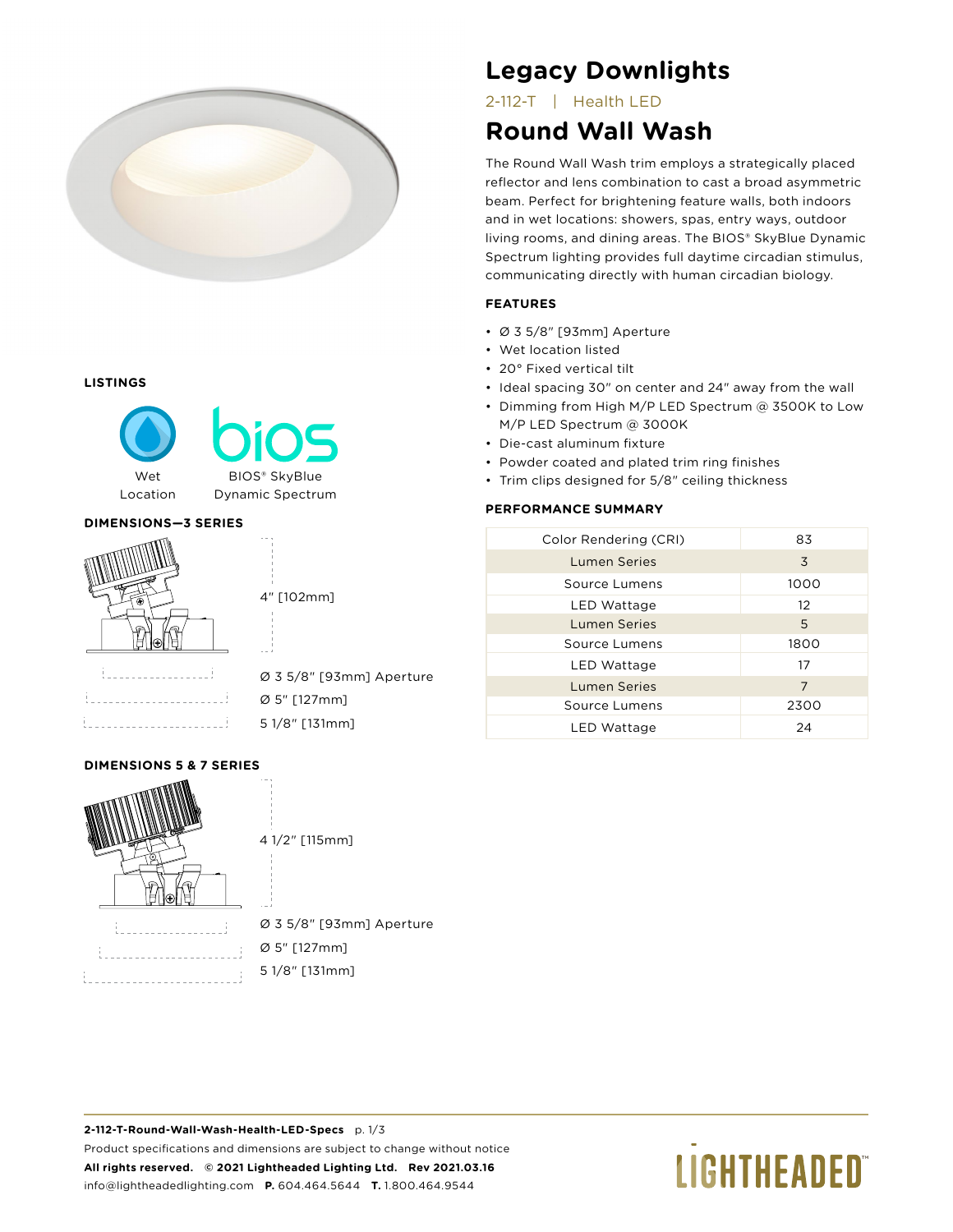# **Legacy Downlights**

2-112-T | Health LED

# **Round Wall Wash**

**TAG TYPE**



#### **ORDER FORM**

consultation with Lightheaded sales

**1** CC custom color requires

#### **1. TRIM**

# **NOTES**

personnel.

**2-112-T** Round Wall Wash Downlight

### **2. FLANGE FINISH**

- **01** White
- **02** Chrome Plated
- **04** Black
- **05** Matte Silver
- **06** Bronze
- **11** Matte Nickel
- **CC** Custom Color<sup>1</sup>

## **3. MODULE & BEAM SPREAD**

**BDY40** 40° Beam, BIOS-DY Dynamic Module

## **4. COLOR TEMPERATURE**

**35** 3500K

# **5. CRI, LUMENS, SERIES**

**8310** 83 CRI, 1000lm, 3 Series **8318** 83 CRI, 1800lm, 5 Series **8323** 83 CRI, 2300lm, 7 Series

#### **6. OPTIONS**

**EXT** Extension Clips (Maximum 2")